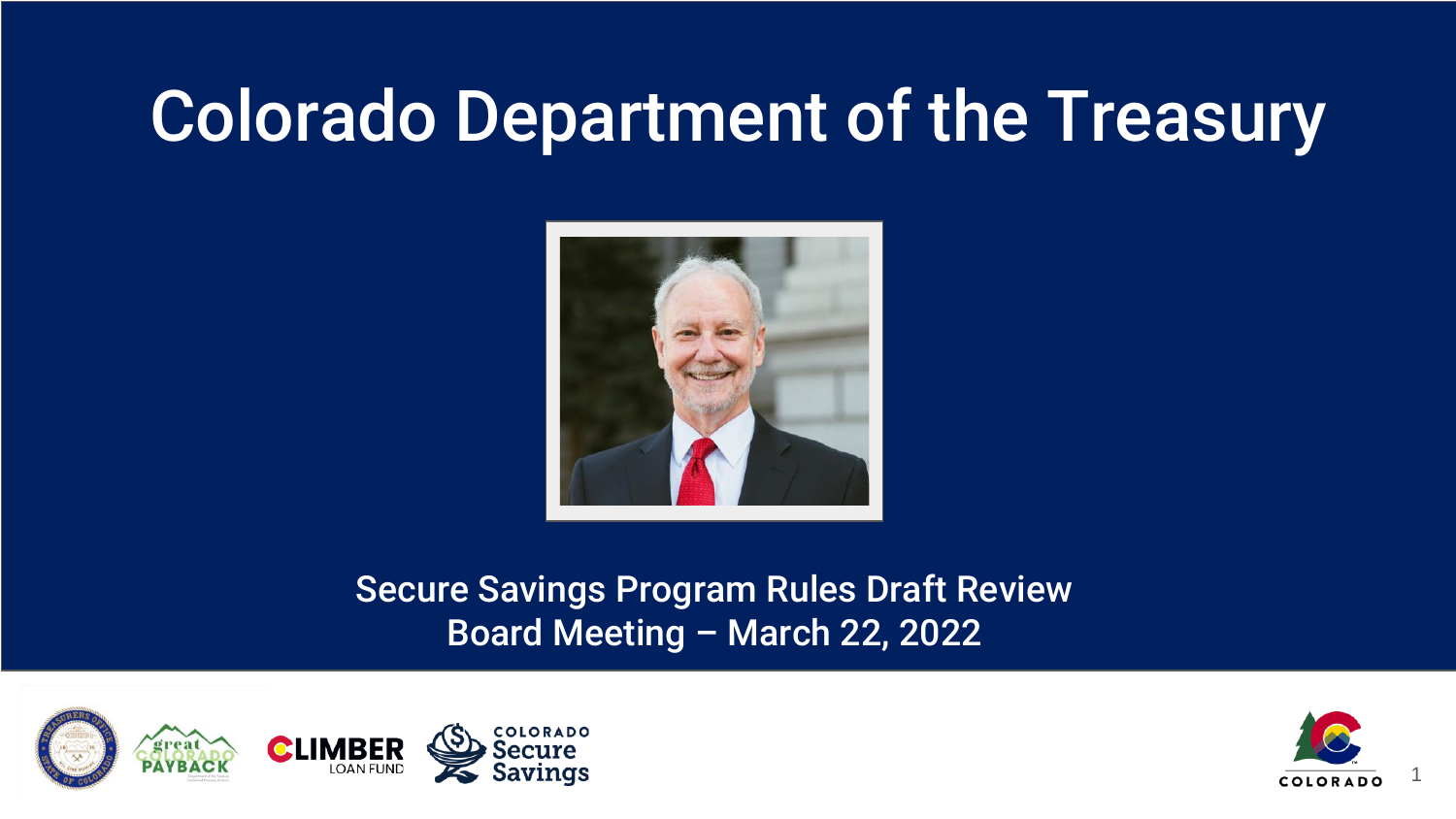#### C.R.S. 24-54.3-107 Rules

#### Establishment of processes for:

- **Employers** 
	- Exemption
	- **Enrollment**
	- Withholding of Employee contributions and remittance to Program Administrator
	- Incentive grants available for Employers with 5-25 Employees

#### $\Box$  Employees

- Opt-Out
- Default option
- Account customization
- Withdrawal from account
- $\Box$  Non-payroll contributions
- $\Box$  Enforcement of Compliance



- $\Box$  Program Administrator
	- $\checkmark$  Provision of mandatory disclosures to Employers and Employees
	- $\checkmark$  Set minimum and maximum contribution levels

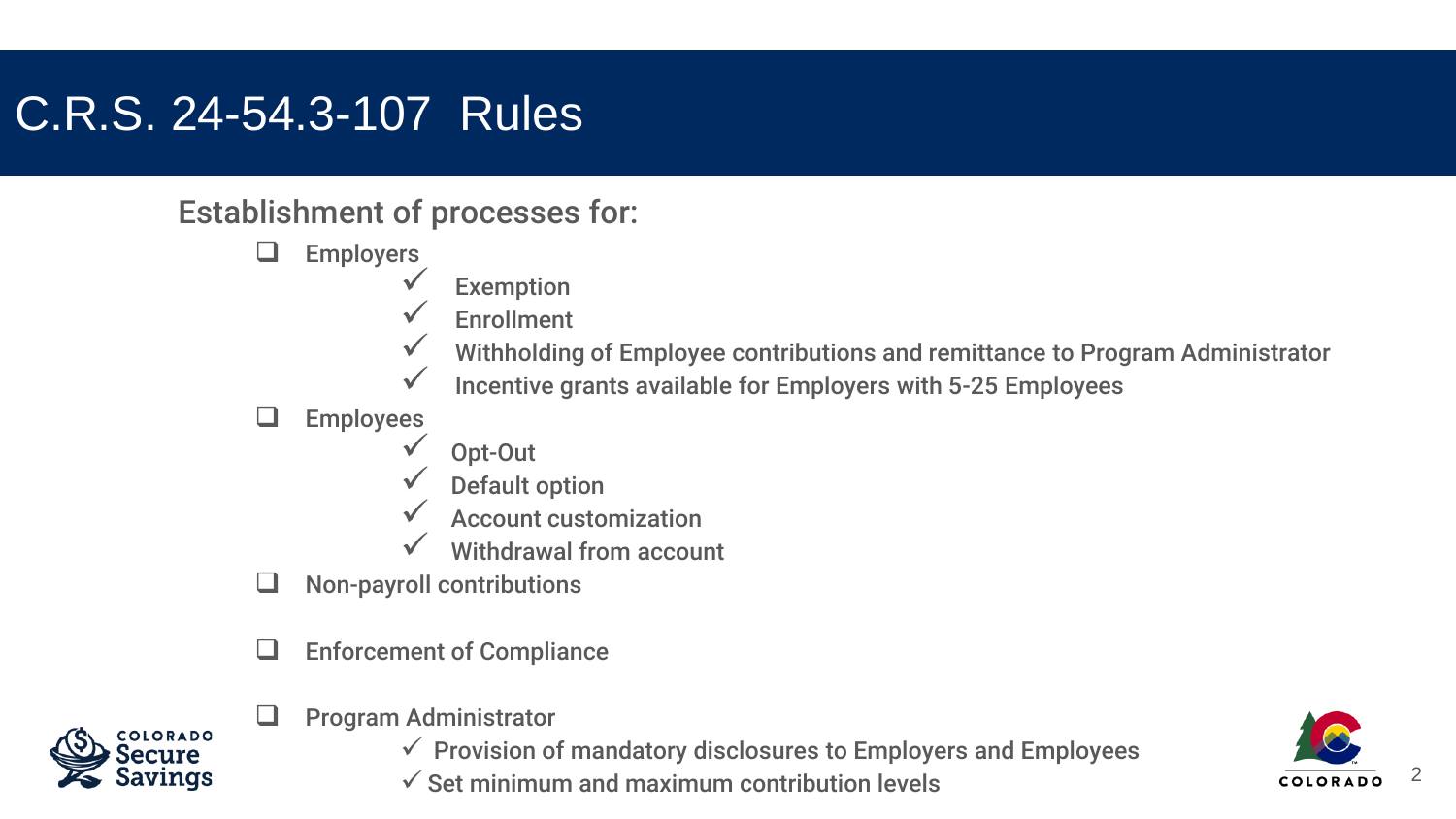## Guiding principles

- Simple
- Easy
- Accessible
- Efficient

# Objective:

# Broad participation



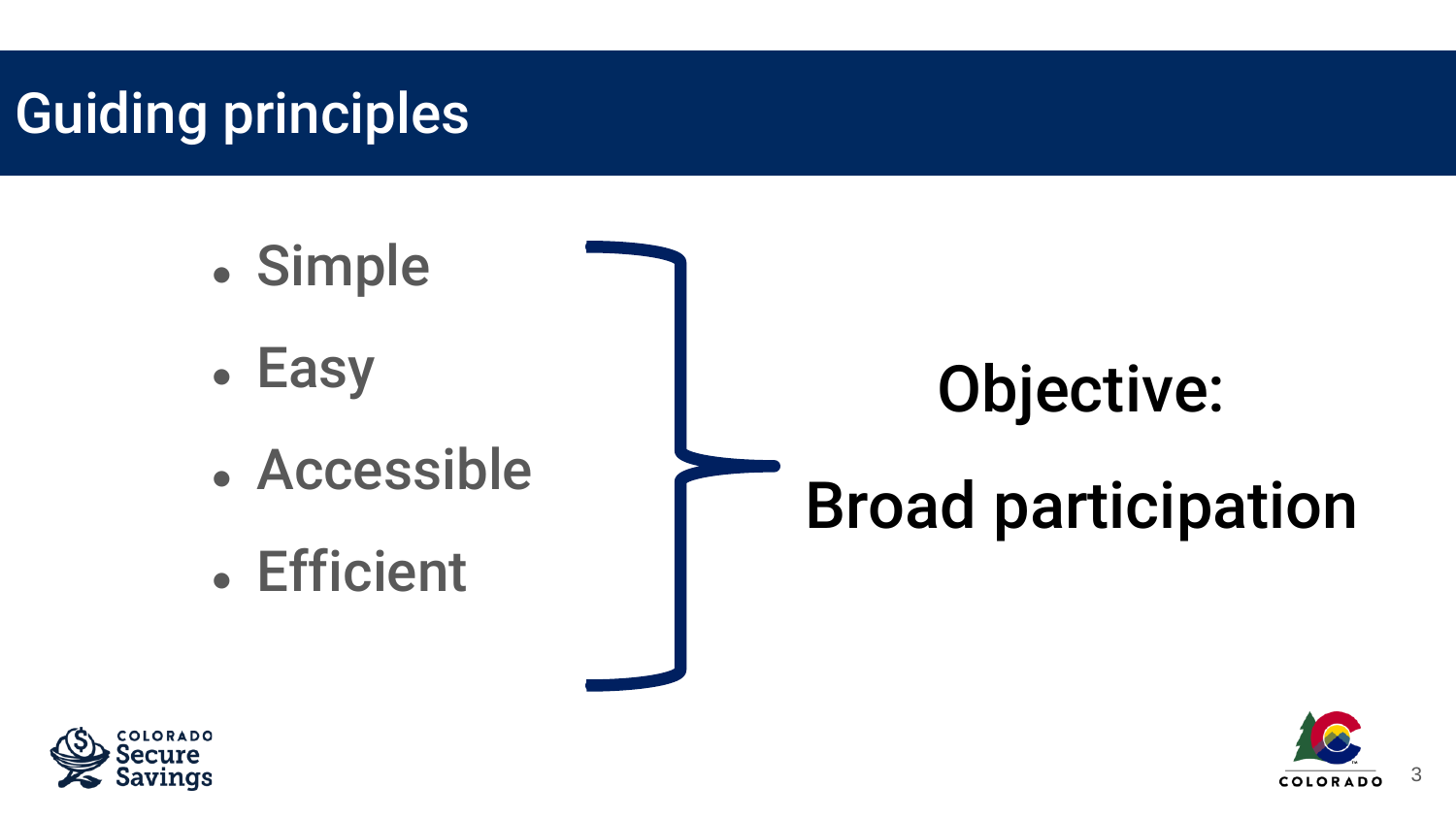### Program Administrator support

- Disseminates program information, provides guidance and support for Employers and Employees
- Experience and competency re: financial disclosures
- Personal Identity Information ("PII") protections
- Marketing
- Data from IRS 5500



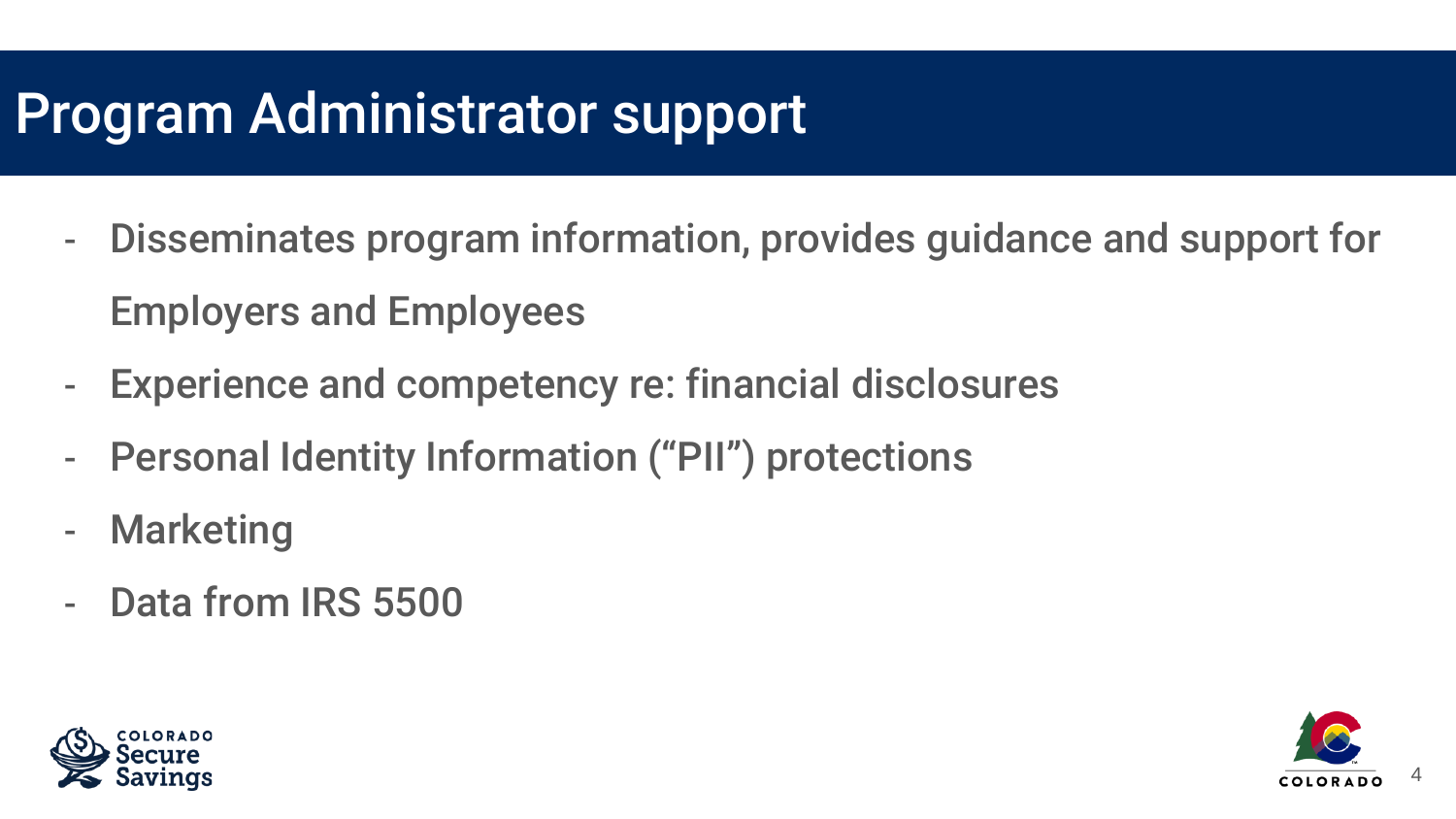### Employer Exemption





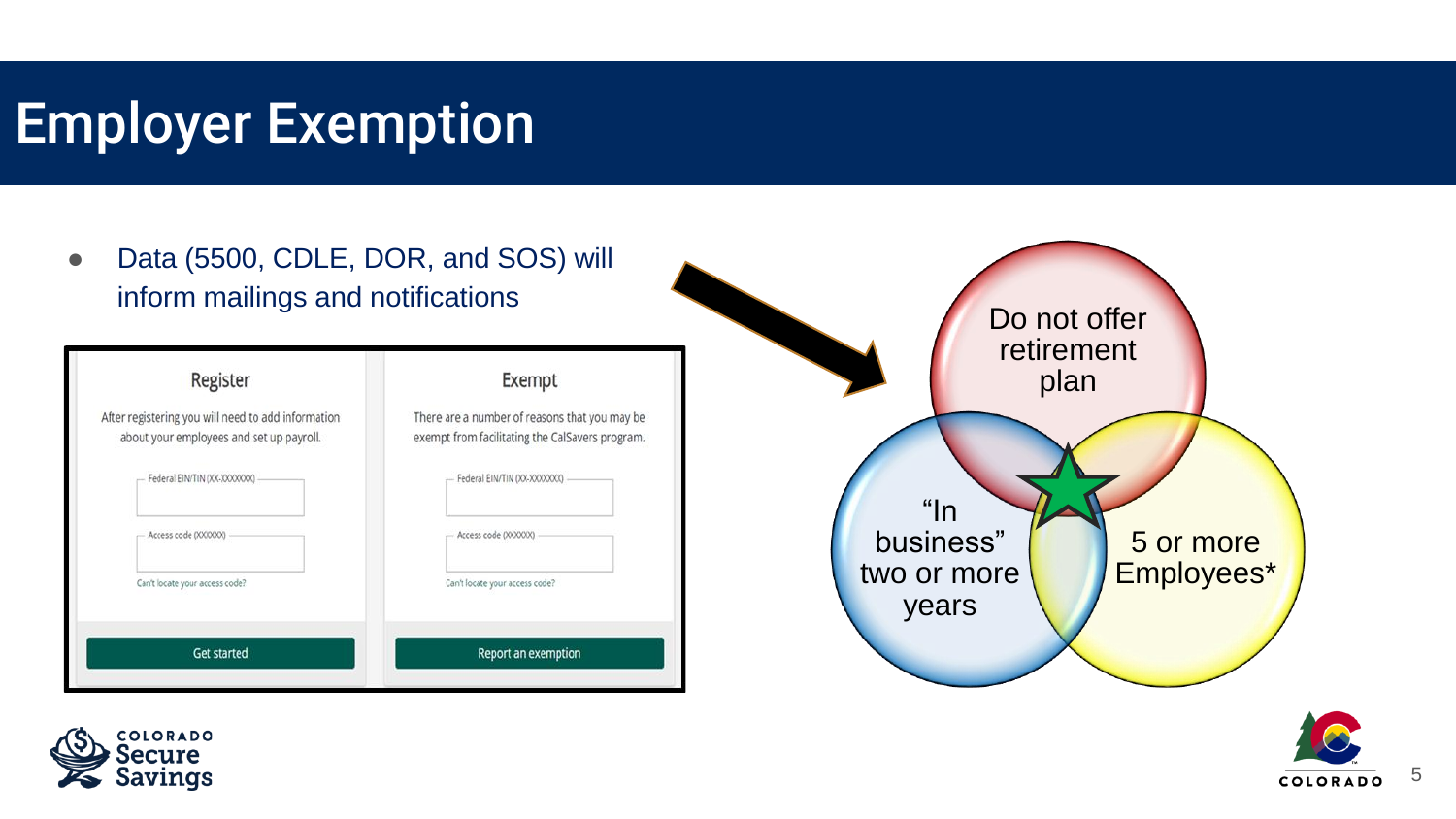### Employer enrollment opens January 1, 2023



- Various *Acceptable Submission Methods*  available (online, mail, phone, fax)
- Employer information required to enroll:
	- 1. Entity legal name and DBA
	- 2. Addresss
	- 3. Federal Employer Identification Number
	- 4. Colorado UI Account number
	- 5. Number of Employees
	- 6. Primary contact person information
- Employers with 5-25 Employees may apply for a \$300 incentive grant from Treasury



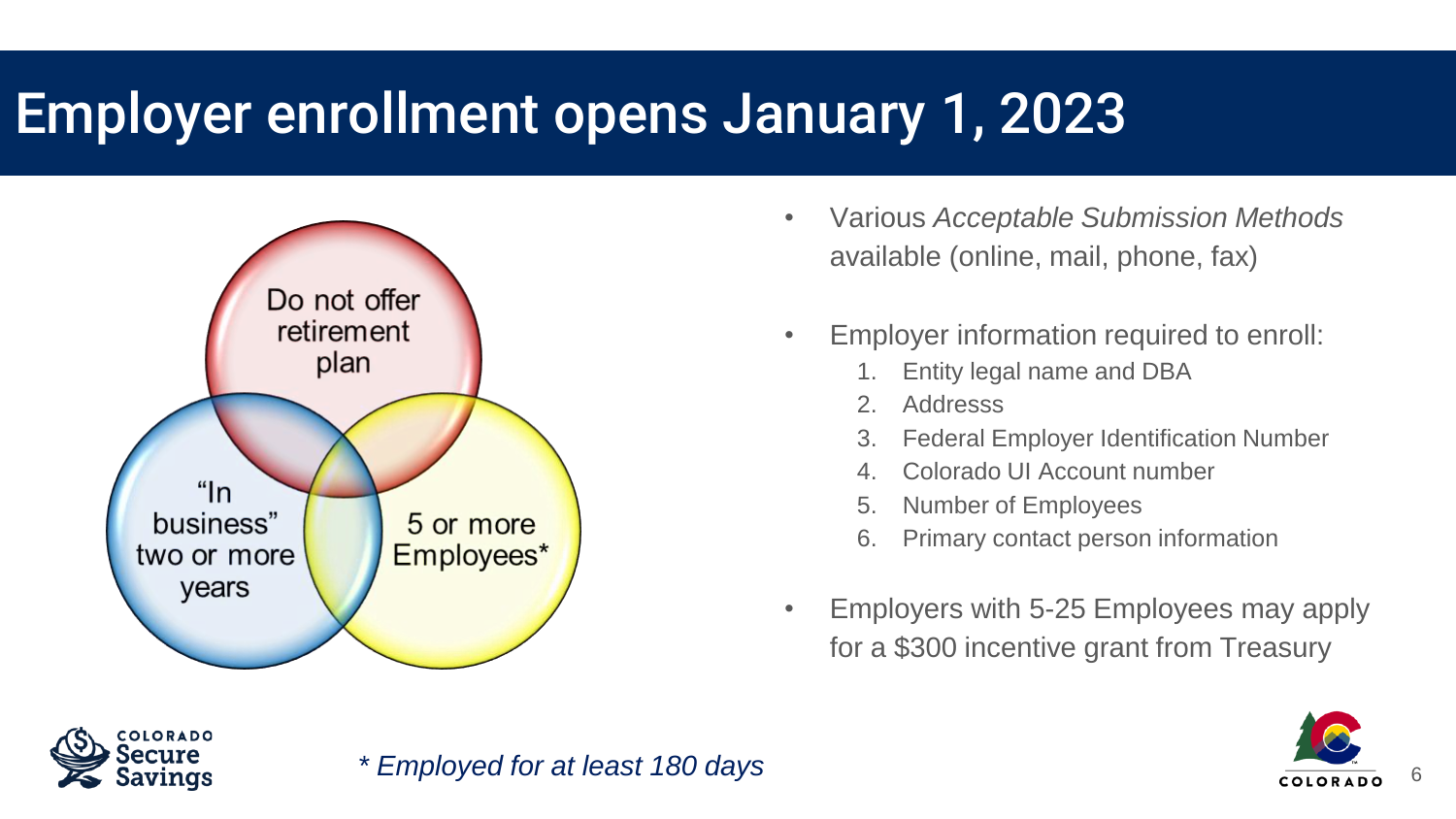### Enrollment of Employees \*

#### EITHER / OR

- Employers (of 5 or more) input Employee info (below)
- Self-Employed Individuals or Independent Contractors or individuals employed by small firms (2-4 Employees) input their own information

#### ● Saver information required

- 1. full legal name;
- 2. Social Security Number or Individual Taxpayer Identification Number;
- 3. Date of birth;
- 4. Mailing address
- 5. Physical address, if different from mailing address;
- 6. Phone number, if available;
- 7. Email address(es), if available;



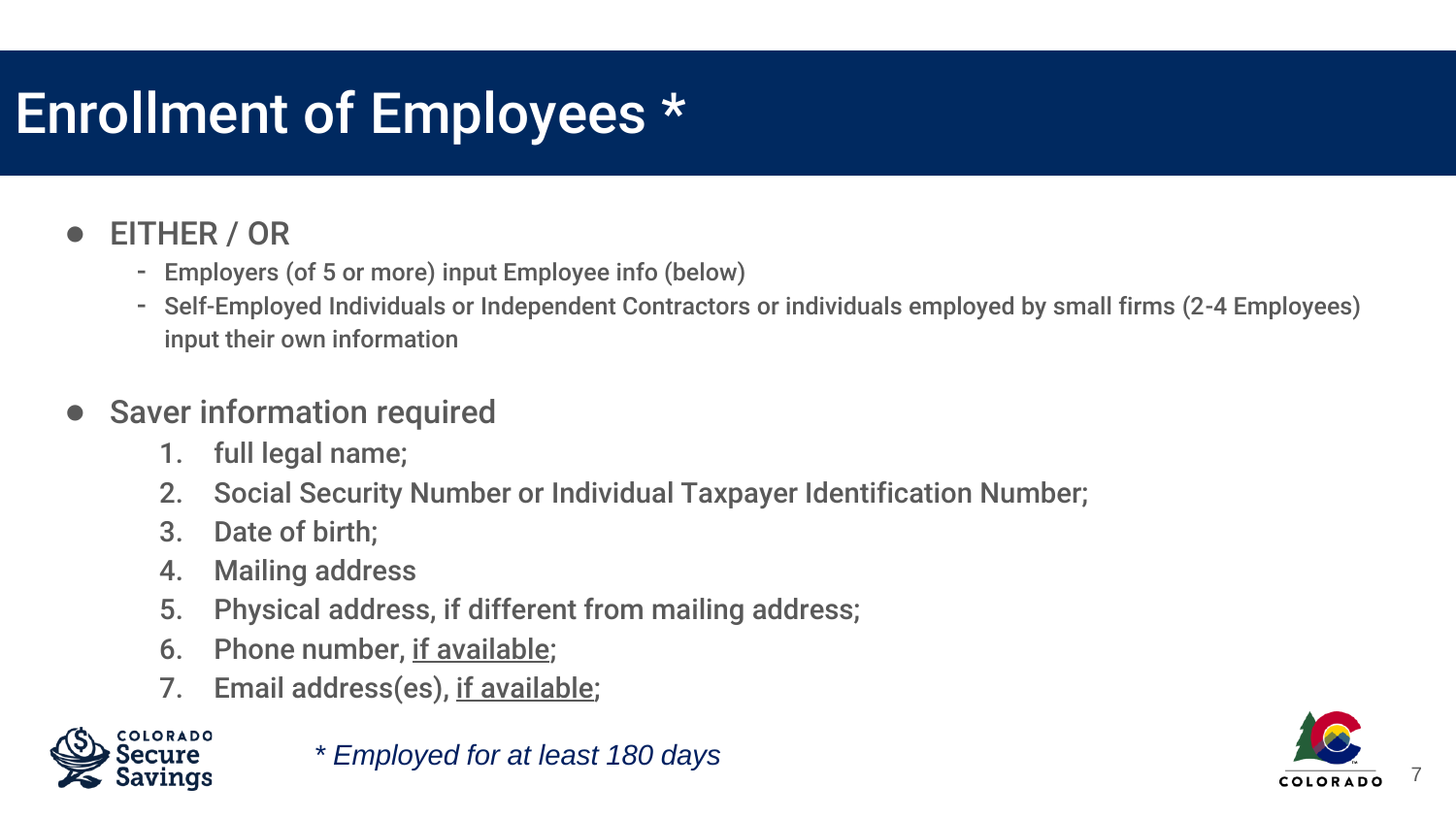### Grand opening enrollment + phased enforcement

#### Simplicity and efficiency

- **Marketing**
- Customer support

#### Compliance schedule

- Four bi-monthly reminders sent between February - September, 2023
- "Warnings" / Notices of Non-Compliance sent beginning October, 2023

C.R.S. 24-54.3-107 (i.3-4): *"enforcement of fines shall not begin until at least one year after the program is established. ... Employer shall not be fined until three months after the Employer has received notice of non-compliance."* 





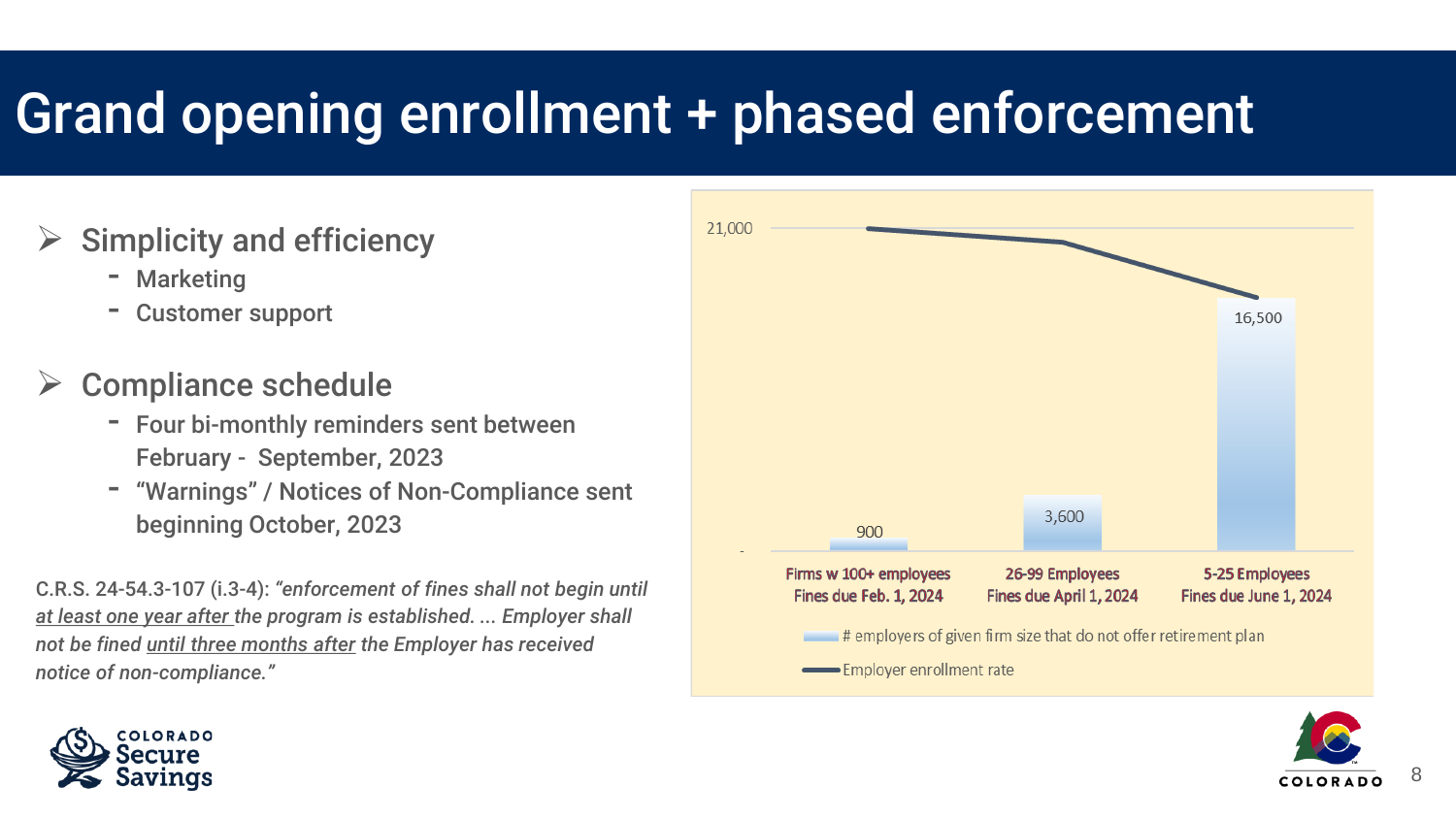### Program Defaults and Alternative Elections

|                                   |                        |     | <b>CSSP Default Roth IRA</b> | <b>Traditional IRA</b> |
|-----------------------------------|------------------------|-----|------------------------------|------------------------|
| <b>MONTHLY Gross Pay</b>          |                        |     |                              |                        |
|                                   |                        |     | \$3,458                      | \$3,458                |
| <b>MONTHLY Pre-Tax Deductions</b> |                        |     |                              |                        |
|                                   | Health Insurance       | \$  | (250)                        | \$<br>(250)            |
| <b>Taxes</b>                      |                        |     |                              |                        |
|                                   | Monthly Federal        | \$  | (346)                        | \$<br>(346)            |
|                                   | State                  | \$  | (97)                         | \$<br>(97)             |
| <b>MONTHLY NET PAY</b>            |                        | \$  | 2,766                        | \$<br>2,766            |
|                                   |                        |     |                              | \$<br>(173)            |
|                                   | 5% of NET (Post-Tax)   | \$  | (138)                        |                        |
|                                   |                        |     |                              |                        |
| <b>ANNUAL CONTRIBUTION</b>        |                        | Ś   | 1,659                        |                        |
|                                   |                        |     |                              |                        |
|                                   | <b>Auto Escalation</b> |     |                              |                        |
| $6\%$ year 2                      |                        | -\$ | 1,991                        |                        |
| 7% in year 3                      |                        | \$  | 2,323                        |                        |
| 8% in year 4 and beyond           |                        | \$  | 2,655                        |                        |



- **DEFAULT** 
	- Roth IRA
	- 5% with annual auto-escalation up to 8%
	- $\Box$  Capital preservation for 30 days  $\rightarrow$  Target Date
- ALTERNATIVES
	- □ Increase or decrease percentage
	- Convert to Traditional IRA
	- □ Select investment categories (Short-term Money Market, Fixed Income, Global Equity, ESG)